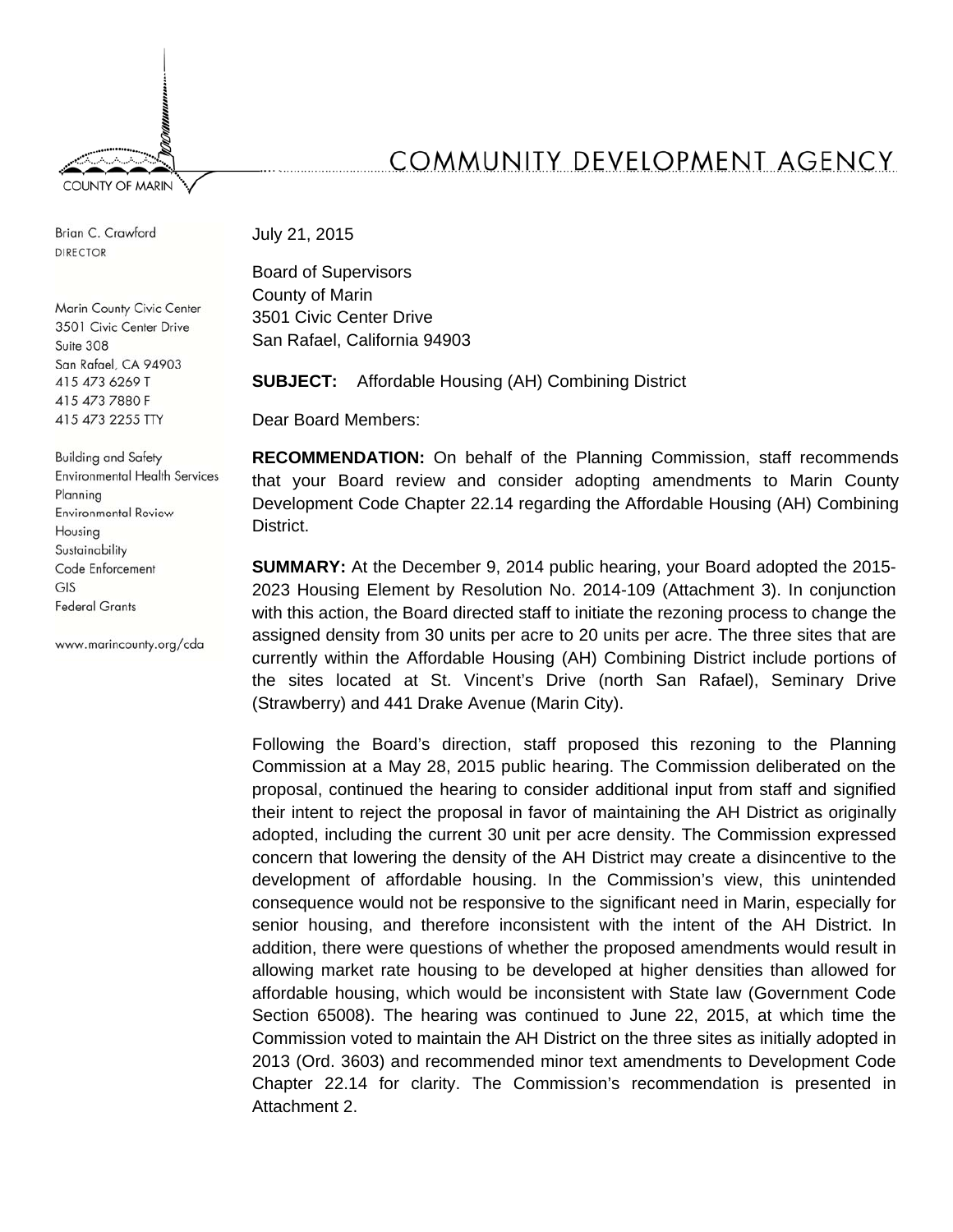## PG. 2 OF 5 **BACKGROUND**

The Affordable Housing Combining District (AH District) was adopted by your Board in 2013 as part of the County's previous Housing Element (Program 1.c of 2007- 2014 Housing Element). The purpose of the AH District is two-fold: (1) to comply with State Housing Element law; and (2) to create greater certainty that affordable housing on a portion of the named sites may be permitted at higher densities so long as the maximum number of units allowed for the entire property is not exceeded. The AH District does not represent an increase in the number of potential housing units currently allowed on these sites by the County's zoning and/or general plan, but rather encourages attached housing and the efficient use of land and infrastructure, similar to the clustering standard that applies in Planned Zoning districts (see Marin County Code Section 22.16.030.F.1).

The density of 30 units per acre that was originally assigned to the AH District satisfied a State law requirement for "metropolitan" counties. According to State Housing Element law, jurisdictions categorized as "metropolitan" are required to demonstrate a minimum density of 30 units per acre for development sites they choose to include in a Housing Element sites inventory for potential lower income housing. Jurisdictions categorized as "suburban" have a minimum density requirement of 20 units per acre. Marin County has been historically classified as a "metropolitan" jurisdiction due to its inclusion in the San Francisco-Oakland-Fremont Metropolitan Statistical Area (MSA) and therefore the 30 unit per acre minimum density requirement has applied. See Attachment 6 for a listing of metropolitan and suburban counties that existed prior to passage of AB 1537.

In 2011, your Board began requesting State legislators to reconsider the metropolitan classification, pointing out that the development patterns of Marin were consistent with a "suburban" classification. A suburban classification for the County would also create consistency with the suburban classification that applies to the smaller cities and towns in Marin. This effort resulted in the successful passage of Assembly Bill 1537 on September 30, 2014, thereby changing Marin's classification from metropolitan to suburban and lowering its minimum density requirement from 30 to 20 units per acre for the current Housing Element planning period of 2015 to 2023. This statute does not require any changes to existing zoning or to the Housing Element Sites Inventory adopted by your Board on December 9, 2014. However, it does provide the County with flexibility to include sites in the current Housing Element to accommodate lower income housing opportunities at a density of 20 units per acre, rather than the 30 units per acre density previously required. The statute in no way prevents the County from approving housing projects at densities higher than 20 units per acre.

During the 2015 to 2023 Housing Element planning period, the statute requires the County to report to the State Assembly Committee on Housing and Community Development, the Senate Committee on Transportation and Housing, and the Department of Housing and Community Development regarding its progress in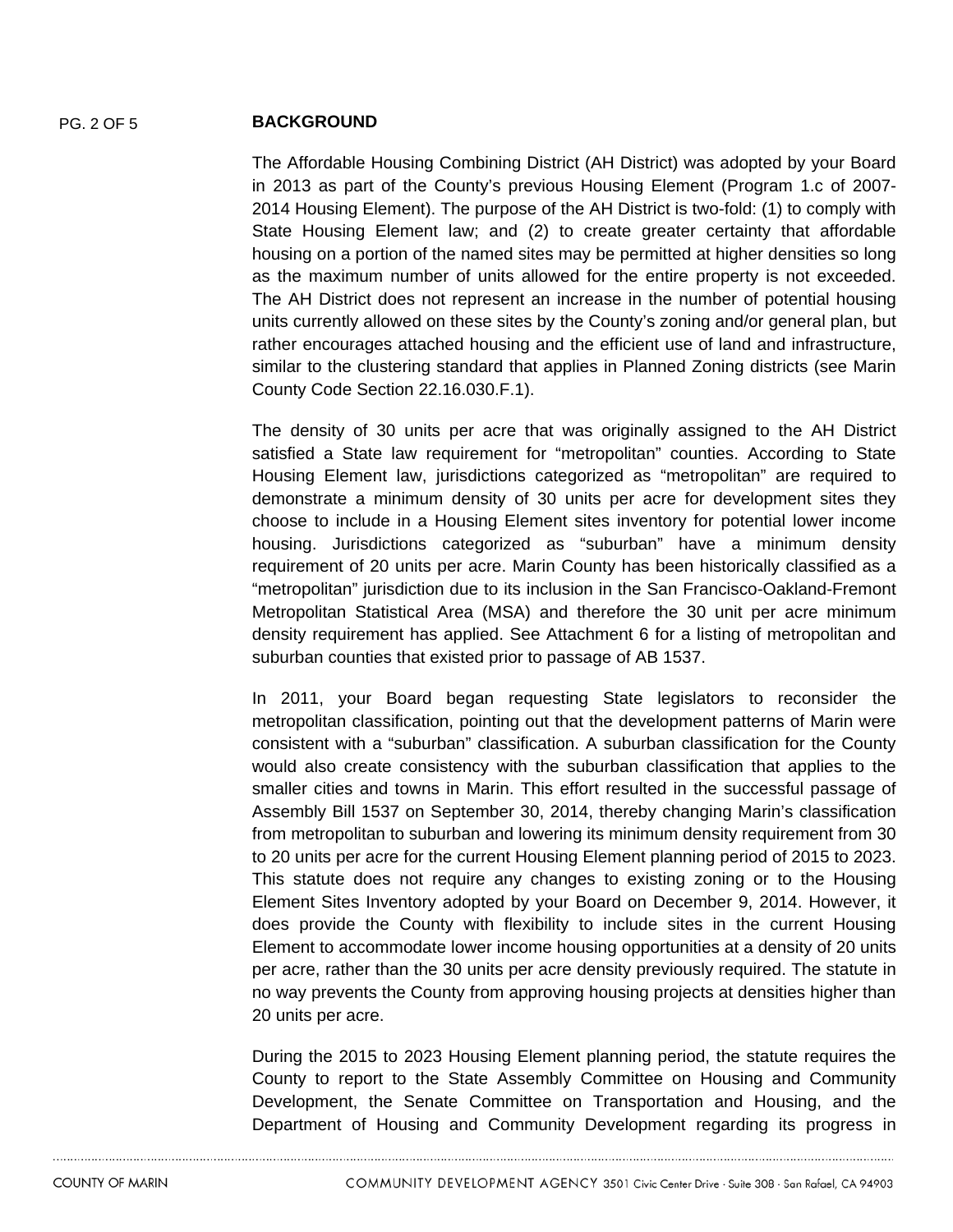PG. 3 OF 5 developing low- and very low income housing. The County is required to provide this report twice during the planning period, the first report by the end of 2019 and the second report by the end of 2023. The statute remains in effect only until December 31, 2023, after which it will automatically be repealed unless a new statute is enacted before December 31, 2023 that deletes or extends that date.

> In response to the passage of AB 1537, on December 9, 2014 your Board directed staff to initiate the rezoning process to lower the AH District density from 30 to 20 units per acre. At their hearing of May 28, 2015, the Planning Commission was presented with a proposal to amend the AH District to reflect your Board's direction. However, as discussed above, the Commissioners voted to recommend against lowering the default density from 30 units per acre to 20 units per acre.

> In general, the potential maximum number of units allowed on each property in unincorporated Marin County is determined by the maximum units allowed by the applicable Countywide Plan land use designation, a community plan, zoning ordinance and/or development entitlements (for example, a Master Plan). The application of the AH District on any given property does not allow development to exceed these limitations. Rather the AH District provides a means of reserving land where affordable housing is encouraged while using the land more efficiently by clustering allowed development. The actual number of units and the location for any proposed affordable housing development would be established after a specific development application is submitted by the property owner or developer. In staff's opinion, the AH District with a density of 30 units per acre or 20 units per acre would not regulate affordable housing in a more restrictive manner than market rate housing.

# **AH DISTRICT SITES**

The AH district currently applies to the three sites identified in the table below and in Figure III-9 of the 2015-2023 Housing Element (refer to Attachment 4). Based on the Planning Commission recommendation, a similar table identifying these sites would be added to Development Code Section 22.14.090. In the recently certified Housing Element, all three sites are identified as AH District sites, however the Golden Gate Seminary site is not included in the Housing Element Sites Inventory. Therefore, the Seminary site was not relied upon to satisfy the State-mandated Regional Housing Need Allocation (RHNA) for 2014 to 2022. However, the Seminary site is identified in the text of the Housing Element as having a portion of the site designated for the AH District.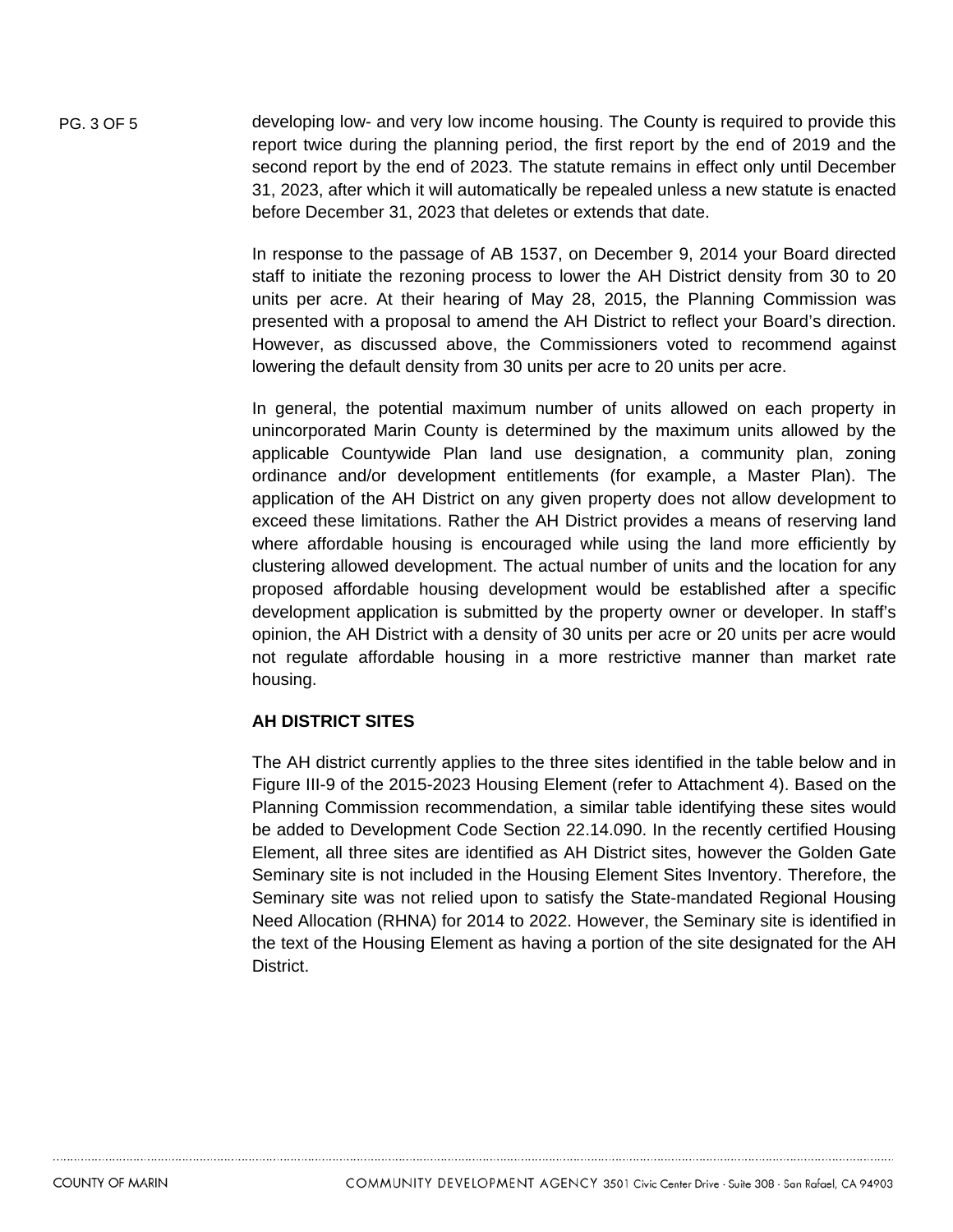#### PG. 4 OF 5 **Existing applicability of AH District:**

| <b>Site Name</b>                                      | <b>Assessor</b><br><b>Parcel</b><br>Number(s)                      | Total<br><b>Acres</b> | Countywide<br>Plan land<br><b>use</b><br>designation    | Zoning          | <b>Housing</b><br><b>Element</b><br><b>Inventory</b><br><b>Units</b> | <b>AH District</b><br>applicability                        |
|-------------------------------------------------------|--------------------------------------------------------------------|-----------------------|---------------------------------------------------------|-----------------|----------------------------------------------------------------------|------------------------------------------------------------|
| St. Vincent's/<br>Silveira                            | 155-011-08<br>155-011-28<br>155-011-29<br>155-011-30<br>155-121-16 | $55*$                 | PD-<br>Agriculture<br>and<br>Environment<br>al Resource | A2:AH           | 100 Lower<br>50 Moderate<br>71 Market<br>(221 Total)                 | Limited<br>to 3.5 acres at<br>30 duac<br>(up to 100 units) |
| Marin City<br>Community<br>Development<br>Corporation | 052-140-36                                                         | 4.06                  | $MF-2$                                                  | RMP-<br>4.2:AH  | 15 Lower                                                             | Limited<br>to 0.5 acres at<br>30 duac<br>(up to 15 units)  |
| Golden Gate<br>Seminary                               | 043-261-25<br>043-261-26                                           | 73.61                 | $MF-2$                                                  | RMP-<br>2.47:AH | Not included<br>in HE<br>Inventory                                   | Limited<br>to 2 acres at 30<br>duac<br>(up to 60 units)    |

*\*Total acreage on St. Vincent's/Silveira site is approximately 1,100 acres; however per Countywide Plan Policy SV-2.4, development must be clustered on no more than 5% of the site (i.e. 55 acres).* 

#### **ENVIRONMENTAL REVIEW**

The County's Environmental Coordinator has determined that the proposed changes to Development Code Chapter 22.14 regarding the AH District are within the scope of the *2013 Marin County Housing Element Supplement to the 2007 Countywide Plan EIR* ("2013 SEIR"). Pursuant to Public Resources Code Section 2166 and California Environmental Quality Act (CEQA) Guidelines Sections 15162 and 15168, no additional environmental review is required.

### **2015-2023 HOUSING ELEMENT**

As of March 20, 2015, the State Department of Housing and Community Development (HCD) has found the Board-adopted 2015-2023 Housing Element to be in compliance with State housing element law (Article 10.6 of the Government Code) and has certified the Housing Element for this planning period. However, in their March 20 letter (Attachment 5), HCD noted concerns about changes made to the Housing Element that were adopted by the Board of Supervisors on December 9, 2014. One concern expressed by HCD pertains to the County's decision to remove several sites from the Housing Element inventory and downzone others. HCD is concerned about the County's reliance on the limited sites inventory to adequately meet the County's Regional Housing Needs Allocation (RHNA) for 2014 through 2022, a dependency that they describe as "tenuous." Therefore, staff does not recommend further changes to the County's Housing Element beyond the narrow issue of adjusting the default density for the AH District.